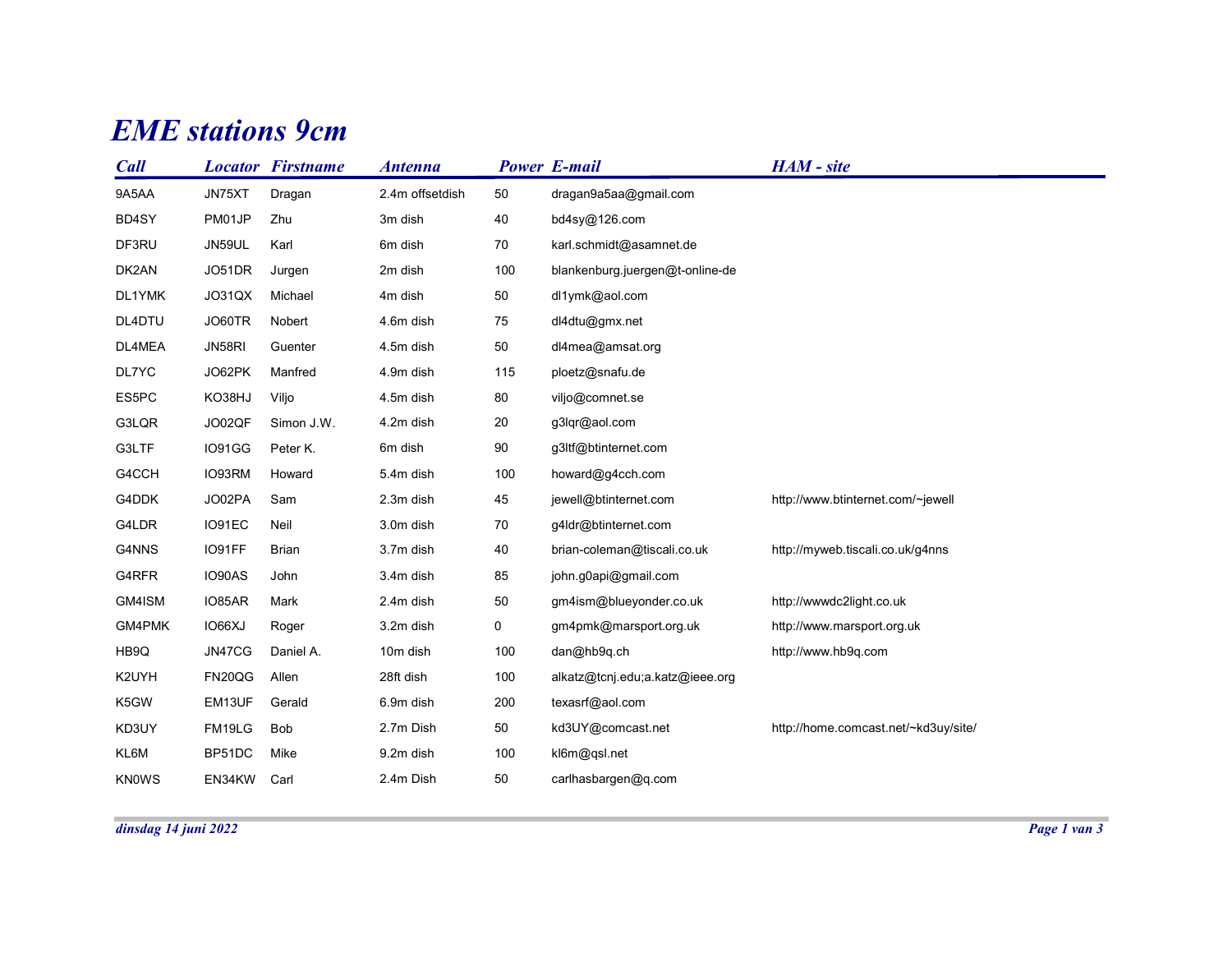| <b>Call</b>                    |                  | <b>Locator Firstname</b> | <b>Antenna</b>       |                | <b>Power E-mail</b>                  | HAM - site               |              |
|--------------------------------|------------------|--------------------------|----------------------|----------------|--------------------------------------|--------------------------|--------------|
| LA8LF                          | JO59BS           | Anders                   | 4.6m dish            | $80\,$         | anders@la8lf.com                     | http://www.la8lf.com     |              |
| LX1DB                          | <b>JN29CO</b>    | Willy                    | 10m dish             | 200            | wbauer@pt.lu                         | http://www.lx1db.com     |              |
| LZ1DX                          | KN22TK           | Ned                      | 5.4m dish            | 25             | lz1dx@lz1dx.org                      |                          |              |
| OE5VRL                         | JN78DK           | Rudi                     | 3m dish              | 22             | rudi.wakolbinger@aon.net             |                          |              |
| OE9ERC                         | JN47VL           | Erich                    | 8m dish              | 0              | erich@oe9erc.com                     | http://www.oe9erc.com    |              |
| OH1LRY                         | KP11AE           | Janne                    | 3.5m dish            | $\mathbf 0$    |                                      |                          |              |
| OH2AXH                         | KP20OK           | Pertti                   | 6.4m dish            | $12$           |                                      |                          |              |
| OH <sub>2</sub> D <sub>G</sub> | KP30CK           | Eino                     | 8m dish              | 120            | metsamakieino@gmail.com              |                          |              |
| OK1CA                          | JO70GM           | Franta                   | 10m dish             | 90             | fr.strihavka@seznam.cz               |                          |              |
| OK1CS                          | JO70FD           | Emil                     | 4.5m dish            | $\mathbf 0$    | ok1cs@gmail.com                      | http://ok1cs.blogspot.cz |              |
| OK1DFC                         | JN79FW           | Zdenek                   | 2.6m dish            | 45             | ok1dfc@seznam.cz                     | http://www.ok1dfc.com    |              |
| OK1KIR                         | JN79DW           | Antonin                  | 6.1m dish            | 20             | vladimir.masek@volny.cz              |                          |              |
| OK1KKD                         | JO70BC           | Petr                     | 4.7m dish            | $\mathbf 0$    | ok1kkd@ok1kkd.cz                     |                          |              |
| OZ5G                           | JO55GK           | Niels                    | 4.5m dish            | $\mathbf 0$    | risby1@gmail.com<br>oz6ol@get2net.dk |                          |              |
| OZ6OL<br><b>PA0BAT</b>         | JO65DJ<br>JO31FX | Hans Joerg<br>Gerard     | 5m dish<br>3.7m dish | 40<br>140      | pa0bat@amsat.org;geesi005@planet.    |                          |              |
| PA3CQE                         | JO21PL           | Frans                    | 3m dish              | 50             | pa3cqe@amsat.org                     |                          |              |
| PA3DZL                         | JO21LS           | Jac                      | 4.5m dish            | 150            | PA3DZL@icloud.com                    |                          |              |
| PA7JB                          | JO22MD           | John                     | 2.4m offsetdish      | $\overline{0}$ | pa7jb@ziggo.nl                       |                          |              |
| PY1KK                          | GG76GS Bruce     |                          | 4m dish              | 200            | bruce@zirok.com                      |                          |              |
| PY2BS                          | GG66PJ           | <b>Bruce</b>             | 3.7m dish            | 180            | bruce@zirok.com                      |                          |              |
| S50C                           | JN76JG           | Matija                   | 2.48m Dish           | 50             | s53mm@telia.com                      |                          |              |
| S57NML                         | JN76OD           | Andrej                   | 3m dish              | 40             | amedved@gmail.com                    |                          |              |
| S59DCD                         | JN76NL           | Silvo                    | 6.1m dish            | 25             | s59dcd@gmail.com                     |                          |              |
| SA6BUN                         | JO78CP           | Michael                  | 3m dish              | 400            | sa6bun@gmail.com                     |                          |              |
| SM3BYA                         | JP81NX           | Gudmund                  | 3m dish              | $80\,$         | sm3bya@wannberg.net                  |                          |              |
|                                |                  |                          |                      |                |                                      |                          | Page 2 van 3 |
| dinsdag 14 juni 2022           |                  |                          |                      |                |                                      |                          |              |